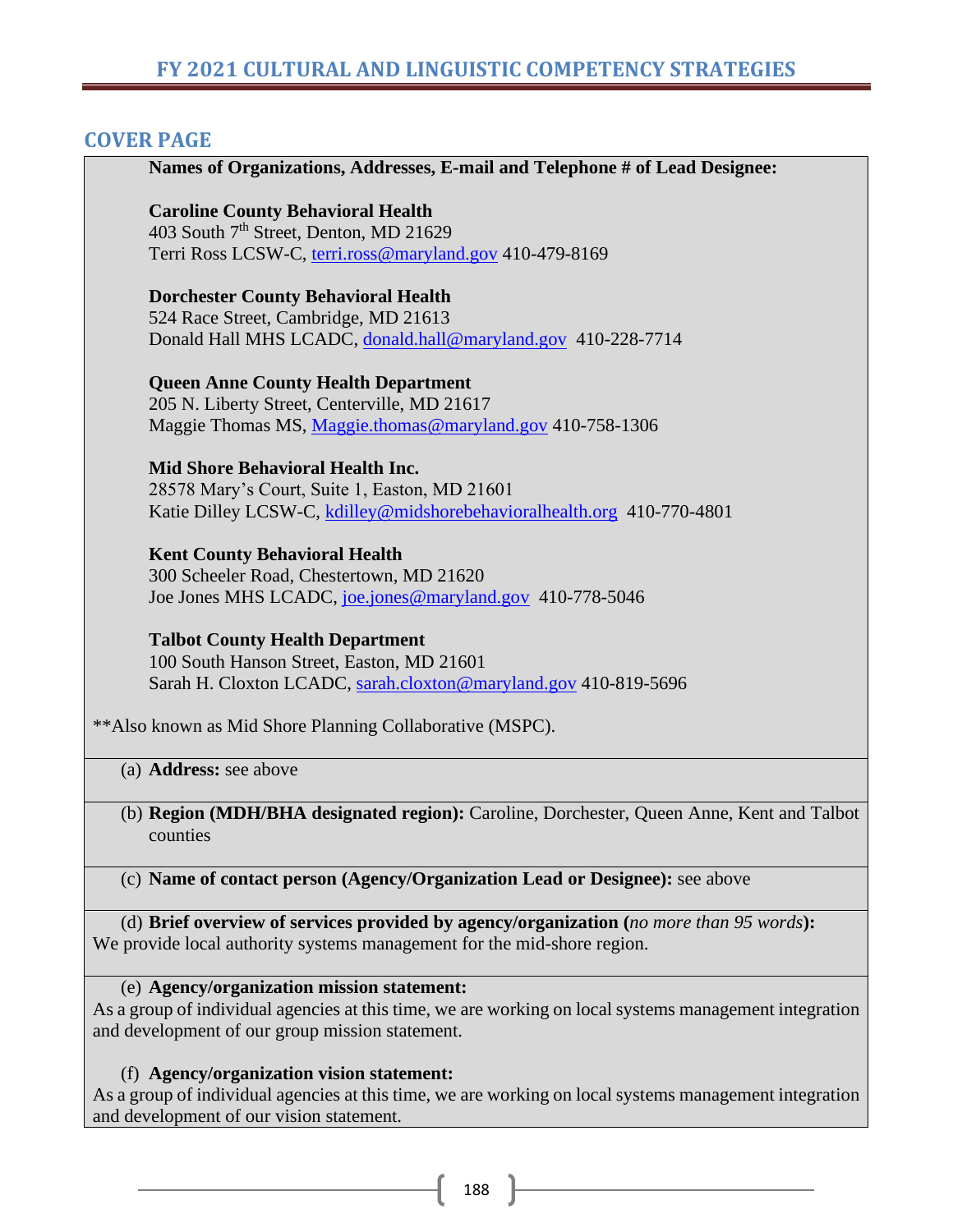## **FY 2021 CULTURAL AND LINGUISTIC COMPETENCY STRATEGIES**

### **PART 1: CLAS SELF-ASSESSMENT:**

*See FY2021 Community Behavioral Health Plan Appendices.*

# **PART 2: OVERARCHING GOALS AND SELECTED STANDARDS FOR PRIORITY FOCUS**

**GOAL 1: ESTABLISH AND MAINTAIN CULTURALLY AND LINGUISTICALLY COMPETENT BEHAVIORAL HEALTH SERVICES** 

**Standard 15**-We communicate our organization's progress in implementing and sustaining CLAS to all stakeholders, constituents, and the general public.

*Strategies to build competency:* Establish a diverse, regional CLC Workgroup to meet regularly and host a CLC Conference. Share FY21 CLC Strategic Plan in the weekly MSBH e-newsletter, on all entity websites, in email to agency stakeholders and providers, and by way of published materials in the clinics. Share the National CLAS Standards with team members, stakeholder, and community meetings.

*Performance Measures:* Ongoing *CLC Leadership group* meetings, quarterly-sign in sheets, agenda items, meeting "exit surveys", tracking through website engagement.

*Intended impact:* To educate and to raise awareness among community stakeholders and service providers. To improve services-increasing Cultural and Linguistic Competency, provided to consumers throughout the region. Encourage participation of consumers in the CLC Workgroup.

#### **GOAL 2: ELIMINATE CULTURAL AND LINGUISTIC BARRIERS TO ACCESS BEHAVIORAL HEALTH SERVICES**

**Standard 6-**We inform all individuals of the availability of verbal, signing and written professional language assistance services in their preferred language or form of communication.

*Strategies to build competency:* Signage/posters at each facility, that reference availability of language assistance for clients and community. Review language assistance policy and resources with all staff at each agency (LAA/CSA). Review use of the Language Link and other Translation/Interpreting services. Be intentional in acknowledging the efforts and improvements providers, throughout the year.

*Performance Measures*: Gather public school and health department data of (race, gender, ethnicity, rural) demographics of mid-shore region. Conduct pre/post survey of each entity (LAA/CSA), using social media and CLC Workgroup meetings. Include CLC in contract monitoring cite visits; include CLC language in Scope of Work for FY21 contracts.

*Intended impact*: To reduce stigma of accessing mental health and substance use treatment in underserved populations. Increase access of CLC services to behavioral health consumers and for the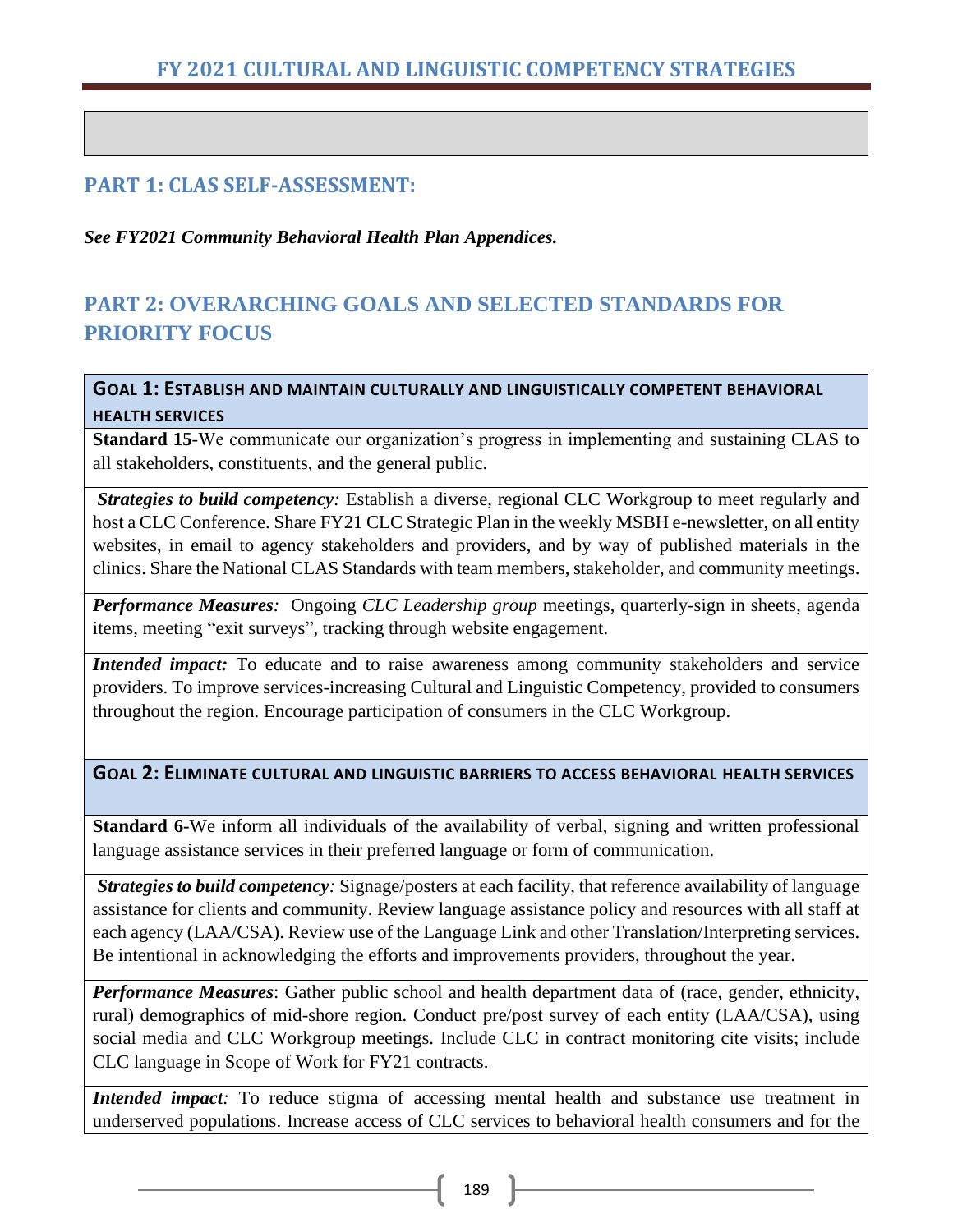community at large. To prevent communication barriers to individuals accessing services, who have limited English proficiency.

## **GOAL 3: CREATE A SYSTEM OF DATA DRIVEN DECISION MAKING PROCESSES THAT RESULT IN THE FORMATION OF CULTURALLY AND LINGUISTICALLY COMPETENT POLICIES AND PRACTICES**

**Standard 12***-*We conduct regular assessments of community health assets and needs and use the results to plan and implement services that respond to the cultural and linguistic diversity of the community we serve.

*Strategies to build competency:* Identify community health assets, initiate FY21 outreach to assets, and inform assets of the CLC Strategic Plan. Facilitate quarterly CLC Workgroup meetings to plan the community assessment (for FY22), using the Blueprint Worksheets.

*(Negotiate data sharing agreements, identify disparities and disproportionalities from the data.)*

*Performance Measures:* Referencing A Blueprint for Using Data to Reduce Disparities/Disproportionalities in Human Services and Behavioral Health Care (Dr. Karen Francis et al). Capture ongoing progress in workgroup agendas, meeting minutes, develop a timeline to sponsor the FY22 CLC Regional Conference, create a platform of assessment distribution (email, newsletter, website). Use data analysis from FY21 CBH Plan to determine if CLC Workgroup progress is met.

*Intended impact:* Strengthened partnerships via the CLC Workgroup, engagement of workgroup members from various cultures. Increase awareness of the disproportionalities in underserved populations of the mid-shore. Data provision to the community.

# **GOAL 4: SUPPORT THE USAGE OF EVIDENCE-BASED PRACTICES TO ADDRESS THE UNIQUE NEEDS OF INDIVIDUALS IN MARYLAND'S PUBLIC BEHAVIORAL HEALTH SYSTEM**

**Standard 13***-*We partner with the community to design, implement and evaluate policies, practices, and services to ensure cultural and linguistic appropriateness*.*

### *Strategies to build competency:*

Meetings with partners outside of the behavioral health field. Observance of monthly awareness themes (ex. Recovery/Purple, Domestic Violence, Minority Health Awareness, Hispanic Heritage). Attend and contribute to FY21 Strategies, the BHA CLC Committee meetings and trainings, disperse information to CLC Workgroup. Connect with local school systems and community colleges (diversity committees). Incorporate the Warm Hand-off initiative*,* Mid-Shore Roundtable on Homelessness, and expand LAA partnerships.

*Performance Measures:* Share Workgroup progress with the BHA CLC Committee, for feedback. Review the event attendance and community involved. The MSPC will survey the targeted population for acceptance and promotion of awareness event.